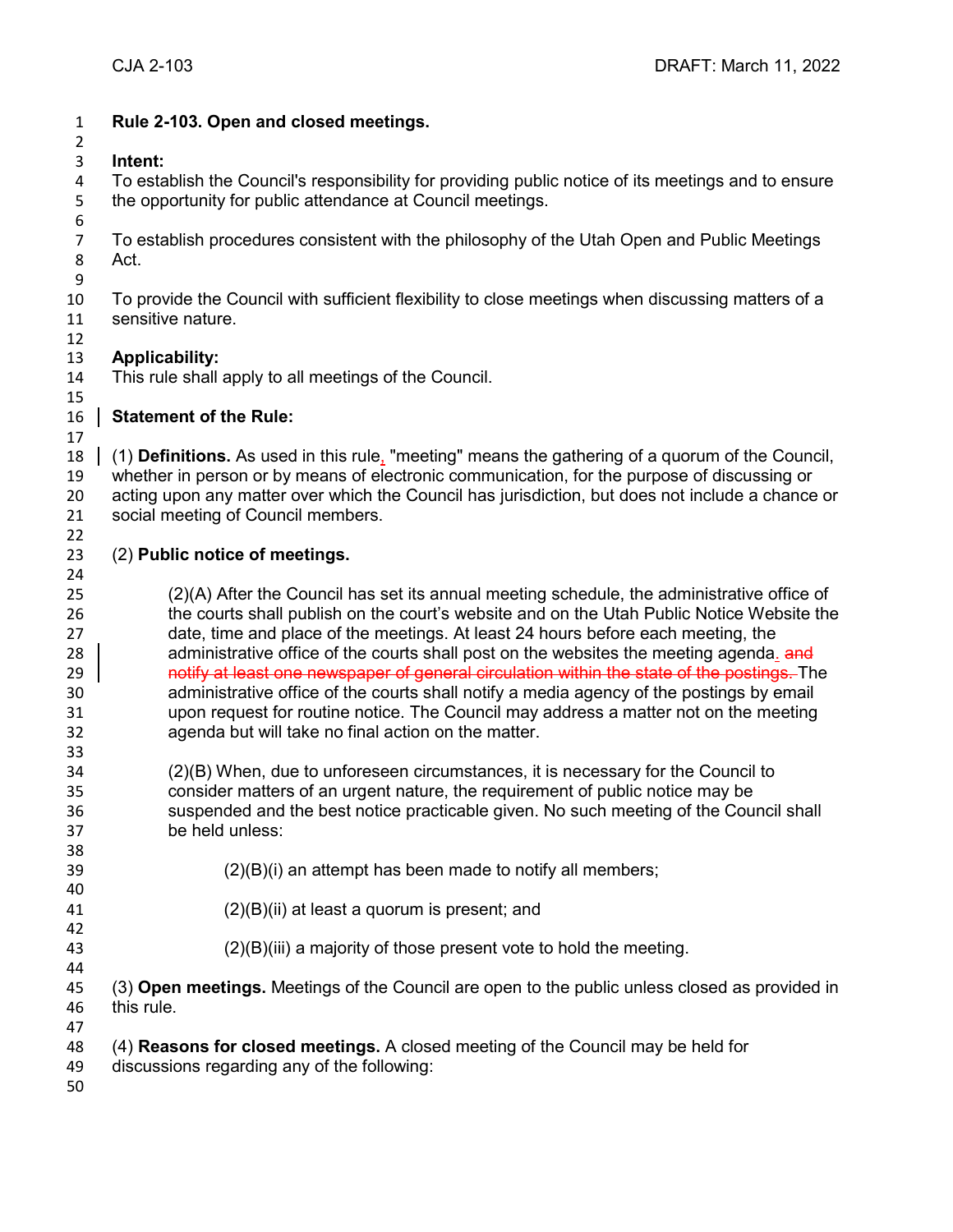| 51<br>52 | (4)(A) the character, professional competence, or physical or mental health of an<br>individual;               |
|----------|----------------------------------------------------------------------------------------------------------------|
| 53       |                                                                                                                |
| 54       | $(4)(B)$ collective bargaining or litigation;                                                                  |
| 55       |                                                                                                                |
| 56       | (4)(C) legal advice of counsel;                                                                                |
| 57       |                                                                                                                |
| 58       | $(4)$ ( $\overline{DC}$ ) the purchase, exchange or lease of real property if public discussion of the         |
| 59       | transaction would disclose the appraisal or estimated value of the property under                              |
| 60       | consideration or prevent the Council from completing the transaction on the best                               |
| 61       | possible terms;                                                                                                |
| 62       |                                                                                                                |
| 63       | $(4)(\overline{DE})$ the sale of real property if:                                                             |
| 64       |                                                                                                                |
| 65       | $(4)(E\rightarrow B)(i)$ public discussion of the transaction would disclose the appraisal or                  |
| 66       | estimated value of the property under consideration or prevent the Council from                                |
| 67       | completing the transaction on the best possible terms;                                                         |
| 68       |                                                                                                                |
| 69       | $(4)$ (ED)(ii) the Council has previously given public notice that the property would                          |
| 70       | be offered for sale; and                                                                                       |
| 71       |                                                                                                                |
| 72       | $(4)$ (ED)(iii) the terms of the sale are publicly disclosed before the Council                                |
| 73       | approves the sale;                                                                                             |
| 74       |                                                                                                                |
| 75       | $(4)$ ( $\overline{FE}$ ) deployment of security personnel or devices;                                         |
| 76       |                                                                                                                |
| 77       | $(4)(\overline{GF})$ allegations of criminal misconduct; or                                                    |
| 78       |                                                                                                                |
| 79       | $(4)$ ( $\overline{HG}$ ) consideration of a private, protected, sealed, juvenile court social, juvenile court |
| 80       | legal, or safeguarded record as defined in Rule 4-202.02.                                                      |
| 81       |                                                                                                                |
| 82       | (5) Procedure for closing a meeting.                                                                           |
| 83       |                                                                                                                |
| 84       | (5)(A) A closed meeting may be held only upon the affirmative vote of two-thirds of the                        |
| 85       | members present at an open meeting for which public notice is given, provided a                                |
| 86       | quorum is present.                                                                                             |
| 87       |                                                                                                                |
| 88       | (5)(B) The recording and minutes otherwise required by Rule 2-104 shall not be made if                         |
| 89       | a meeting is closed to discuss the character, competence, or physical or mental health                         |
| 90       | of an individual or to discuss the deployment of security personnel or devices. The                            |
| 91       | presiding officer shall sign a sworn statement, which is a public record, affirming that the                   |
| 92       | sole purpose for closing the meeting is to discuss the character, competence, or physical                      |
| 93       | or mental health of an individual or the deployment of security personnel, devices, or                         |
| 94       | systems.                                                                                                       |
| 95       |                                                                                                                |
| 96       | (6) Limit on actions at a closed meeting. No contract, appointment, rule, or resolution may be                 |
| 97       | approved at a closed meeting. A contract, appointment, rule, or resolution approved at an open                 |
| 98       | meeting may be based upon discussions had at a closed meeting.                                                 |
| 99       |                                                                                                                |